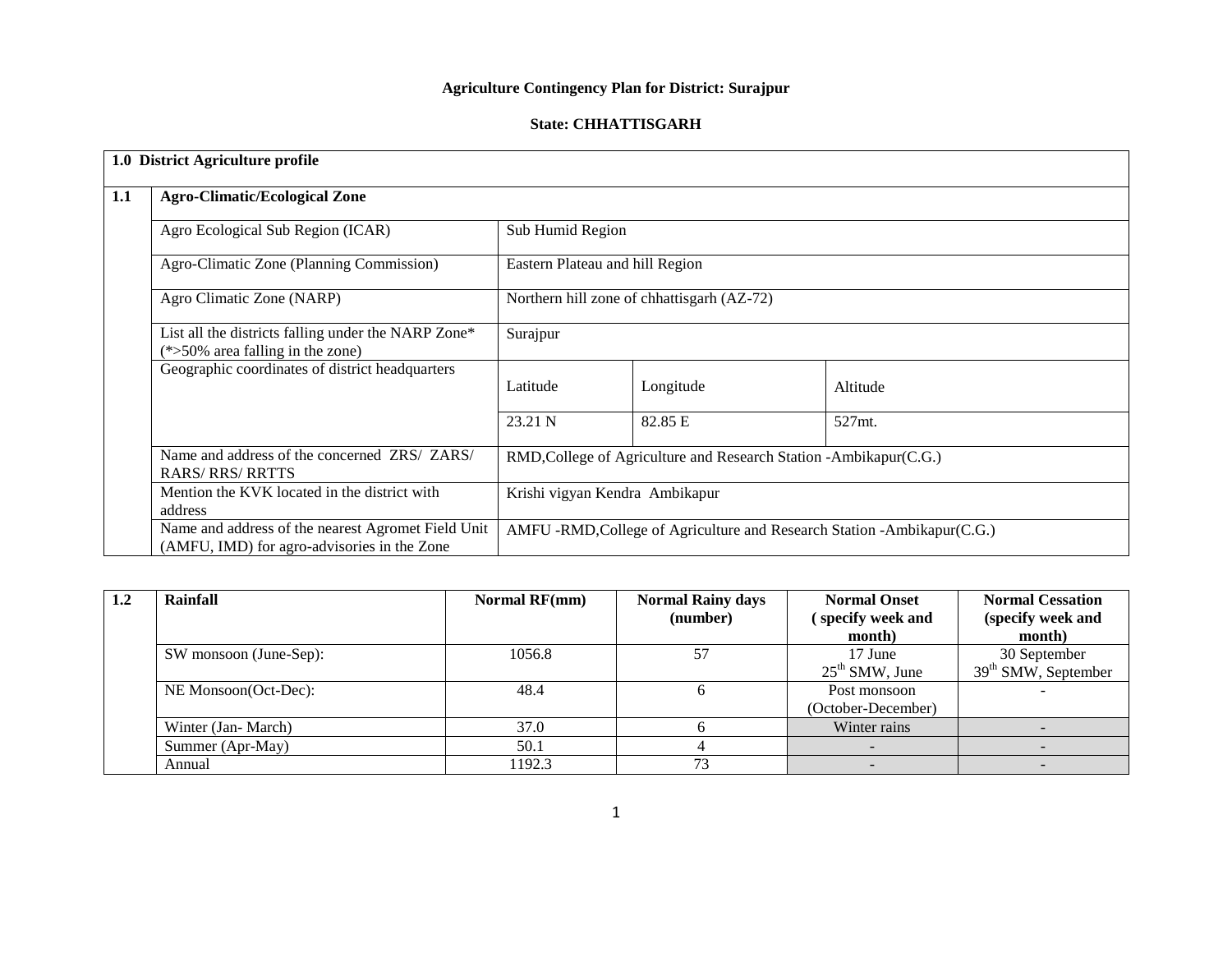| 1.3 | <b>Land use</b><br>pattern of the<br>district (latest<br>statistics) | Geographica<br>area | Cultivabl<br>e area | Forest<br>area | Land under<br>non-<br>agricultural use | Permanent<br>pastures | Cultivable<br>wasteland | Land<br>under<br>Misc.<br>tree<br>crops<br>and<br>groves | Barren and<br>uncultivable<br>land | Current<br>fallows | Other<br>fallow |
|-----|----------------------------------------------------------------------|---------------------|---------------------|----------------|----------------------------------------|-----------------------|-------------------------|----------------------------------------------------------|------------------------------------|--------------------|-----------------|
|     | Area $('000 ha)$                                                     | 499.8               | 177.9               | 14.9           | 29.0                                   | 53.5                  | -                       |                                                          | 1.2                                | 13.6               | 13.6            |

Source: **\*Agricultural statistic Chhattisgarh 2013**

| 1.4 | Major Soils (common names like red<br>sandy loam deep soils (etc.,)* | Area $(900 \text{ ha})$ | Percent $(\% )$ of total |
|-----|----------------------------------------------------------------------|-------------------------|--------------------------|
|     | l. Entisol (Bhata-gravely)                                           |                         |                          |
|     | 2. Inceptisol (Matasi-Sandyloam)                                     |                         |                          |
|     | 3. Alfisols (Dorsa-clayloam)                                         |                         |                          |
|     | 4. Vertisols (Kanhar-clayey)                                         |                         |                          |
|     | 5. Others (Sandy)                                                    |                         |                          |
|     | Total                                                                |                         |                          |

\* mention colour, depth and texture (heavy, light, sandy, loamy, clayey etc) and give vernacular name, if any, in brackets (data source: Soil Resource Maps of NBSS & LUP)

#### Source: Directorate of Agriculture, Govt. of Chhattisgarh

| 1.5 | <b>Agricultural land use</b> | Area $('000 ha)$ | Cropping intensity % |
|-----|------------------------------|------------------|----------------------|
|     | Net sown area                | 155.643          | 114                  |
|     | Area sown more than once     | 22.275           |                      |
|     | Gross cropped area           | 177.918          |                      |

| 1.6 | <b>Irrigation</b>            | Area ('000 ha) |                |                                    |  |  |
|-----|------------------------------|----------------|----------------|------------------------------------|--|--|
|     | Net irrigated area           | 17.495         |                |                                    |  |  |
|     | Gross irrigated area         | 19.019         |                |                                    |  |  |
|     | Rainfed area                 | 158.73         |                |                                    |  |  |
|     | <b>Sources of Irrigation</b> | Number         | Area ('000 ha) | Percentage of total irrigated area |  |  |
|     | Canals                       | 55             | 1.602          | $\overline{\phantom{a}}$           |  |  |
|     | Tanks                        | 868            | 0.380          | $\overline{\phantom{0}}$           |  |  |
|     | Open wells                   | 28662          | 2.028          | $\overline{\phantom{0}}$           |  |  |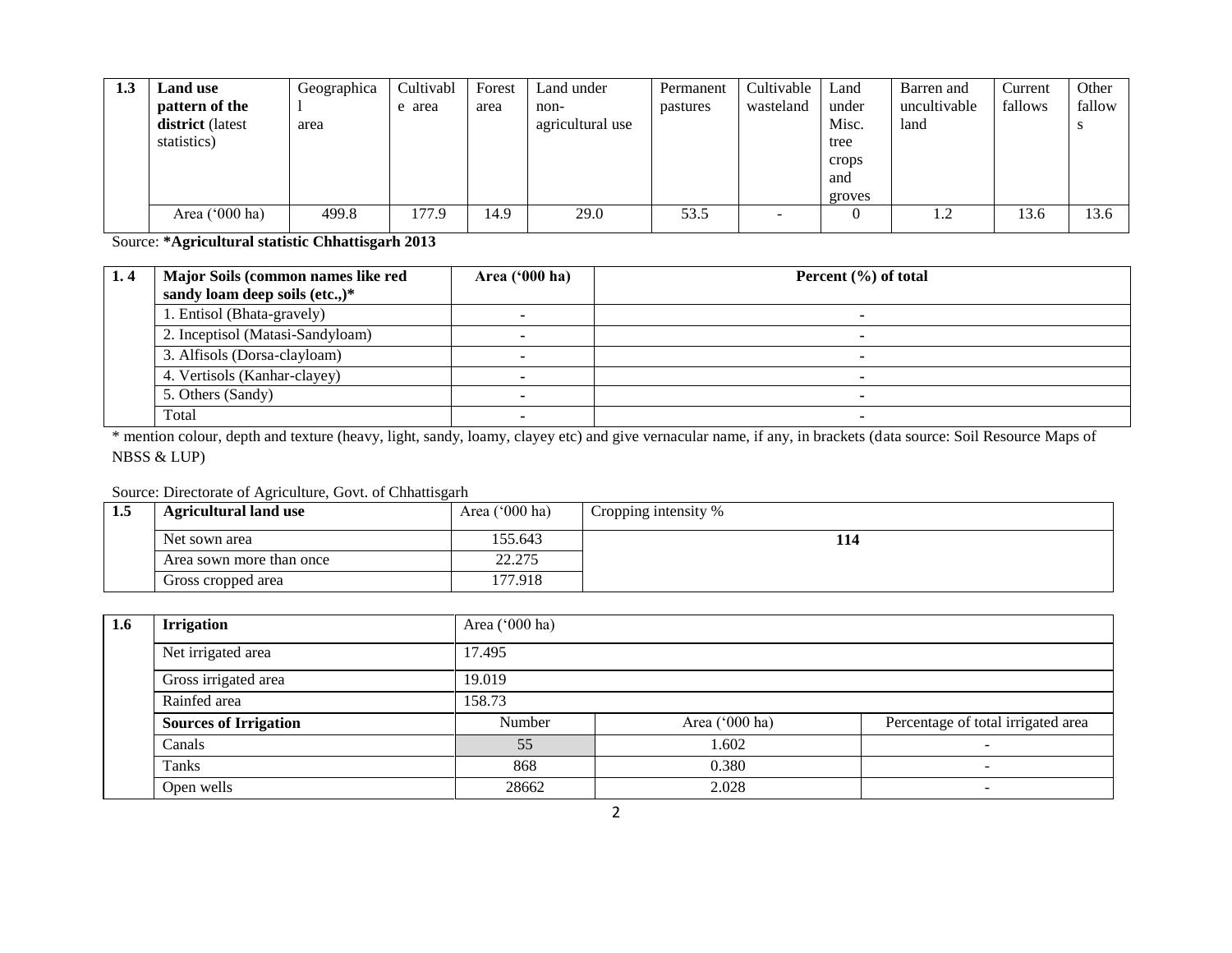| Bore wells                                                                                                 | 2189                                        | 0.530       |                                                                                                   |  |  |
|------------------------------------------------------------------------------------------------------------|---------------------------------------------|-------------|---------------------------------------------------------------------------------------------------|--|--|
|                                                                                                            |                                             |             |                                                                                                   |  |  |
| Lift irrigation schemes                                                                                    |                                             |             |                                                                                                   |  |  |
| Micro-irrigation                                                                                           |                                             |             |                                                                                                   |  |  |
| Other sources (please specify)                                                                             |                                             |             |                                                                                                   |  |  |
| <b>Total Irrigated Area</b>                                                                                |                                             |             |                                                                                                   |  |  |
| Pump sets                                                                                                  |                                             |             |                                                                                                   |  |  |
| No. of Tractors                                                                                            |                                             |             |                                                                                                   |  |  |
| Groundwater availability and use* (Data<br>source: State/Central Ground water<br><b>Department /Board)</b> | No. of blocks/<br>Tehsils                   | $(% )$ area | Quality of water (specify the problem<br>such as high levels of arsenic,<br>fluoride, saline etc) |  |  |
| Over exploited                                                                                             | <b>Nil</b>                                  |             |                                                                                                   |  |  |
| Critical                                                                                                   | <b>Nil</b>                                  |             |                                                                                                   |  |  |
| Semi-critical                                                                                              | N <sub>il</sub>                             |             |                                                                                                   |  |  |
| Safe                                                                                                       | <b>NIL</b>                                  |             |                                                                                                   |  |  |
| Wastewater availability and use                                                                            | N <sub>il</sub>                             |             |                                                                                                   |  |  |
| Ground water quality                                                                                       | Potable and suitable for irrigation as well |             |                                                                                                   |  |  |
| *over-exploited: groundwater utilization $>100\%$ ; critical: 90-100%; semi-critical: 70-90%; safe: <70%   |                                             |             |                                                                                                   |  |  |

Source: Agricultural Statistics, 2013, Commissioner of land records, Govt. of Chhattisgarh Source: Agricultural Statistics, 2013, Commissioner of land records, Govt. of Chhattisgarh

## **1.7 Area under major field crops & horticulture (as per latest figures) (Specify year 2013)**

| 1.7 | S.No.      | <b>Major field crops</b> |                          |                          |                          | Area ('000 ha)           |                          |                          |                          |                          |
|-----|------------|--------------------------|--------------------------|--------------------------|--------------------------|--------------------------|--------------------------|--------------------------|--------------------------|--------------------------|
|     | cultivated |                          |                          | <b>Kharif</b>            |                          |                          | Rabi                     |                          |                          |                          |
|     |            |                          | <b>Irrigated</b>         | <b>Rainfed</b>           | <b>Total</b>             | <b>Irrigated</b>         | <b>Rainfed</b>           | <b>Total</b>             | <b>Summer</b>            | Grand<br>total           |
|     |            | Rice                     | 2.346                    | 105.721                  | 108.07                   | $\overline{\phantom{0}}$ | $\overline{\phantom{a}}$ | -                        | $\overline{\phantom{a}}$ | 108.07                   |
|     |            | Wheat                    | $\overline{\phantom{a}}$ | $\overline{\phantom{0}}$ | $\overline{\phantom{a}}$ | 6.167                    | 0.405                    | 6.57                     | $\overline{\phantom{0}}$ | $\overline{\phantom{a}}$ |
|     |            | Jowar                    | 0.402                    | $\Omega$                 | 0.402                    | $\overline{\phantom{0}}$ | $\overline{\phantom{0}}$ | $\overline{\phantom{0}}$ | $\overline{\phantom{0}}$ | 0.402                    |
|     |            | Maize                    | $\sim$                   | $\overline{\phantom{a}}$ | 10.391                   | $\overline{\phantom{0}}$ | $\overline{\phantom{a}}$ | $\overline{\phantom{a}}$ | $\overline{\phantom{a}}$ | 10.391                   |
|     |            | Millets                  | $\sim$                   | $\overline{\phantom{0}}$ | 2.012                    | -                        | $\overline{\phantom{a}}$ | Ξ.                       | $\overline{\phantom{0}}$ | 2.012                    |
|     | 6.         | <b>Total Cereals</b>     | $\overline{\phantom{a}}$ | ٠                        | 120.875                  | ٠                        | ٠                        | 6.57                     | ۰                        | 127.45                   |
|     | ⇁<br>. .   | Pigeonpea                | 3.962                    | $\overline{\phantom{0}}$ | 3.962                    | -                        | $\overline{\phantom{a}}$ | ۰.                       | $\overline{\phantom{0}}$ | 3.962                    |
|     | 8.         | Gram                     | 0.852                    | $\overline{\phantom{0}}$ | 0.852                    | ۰                        | $\overline{\phantom{a}}$ | -                        | $\overline{\phantom{0}}$ | 0.852                    |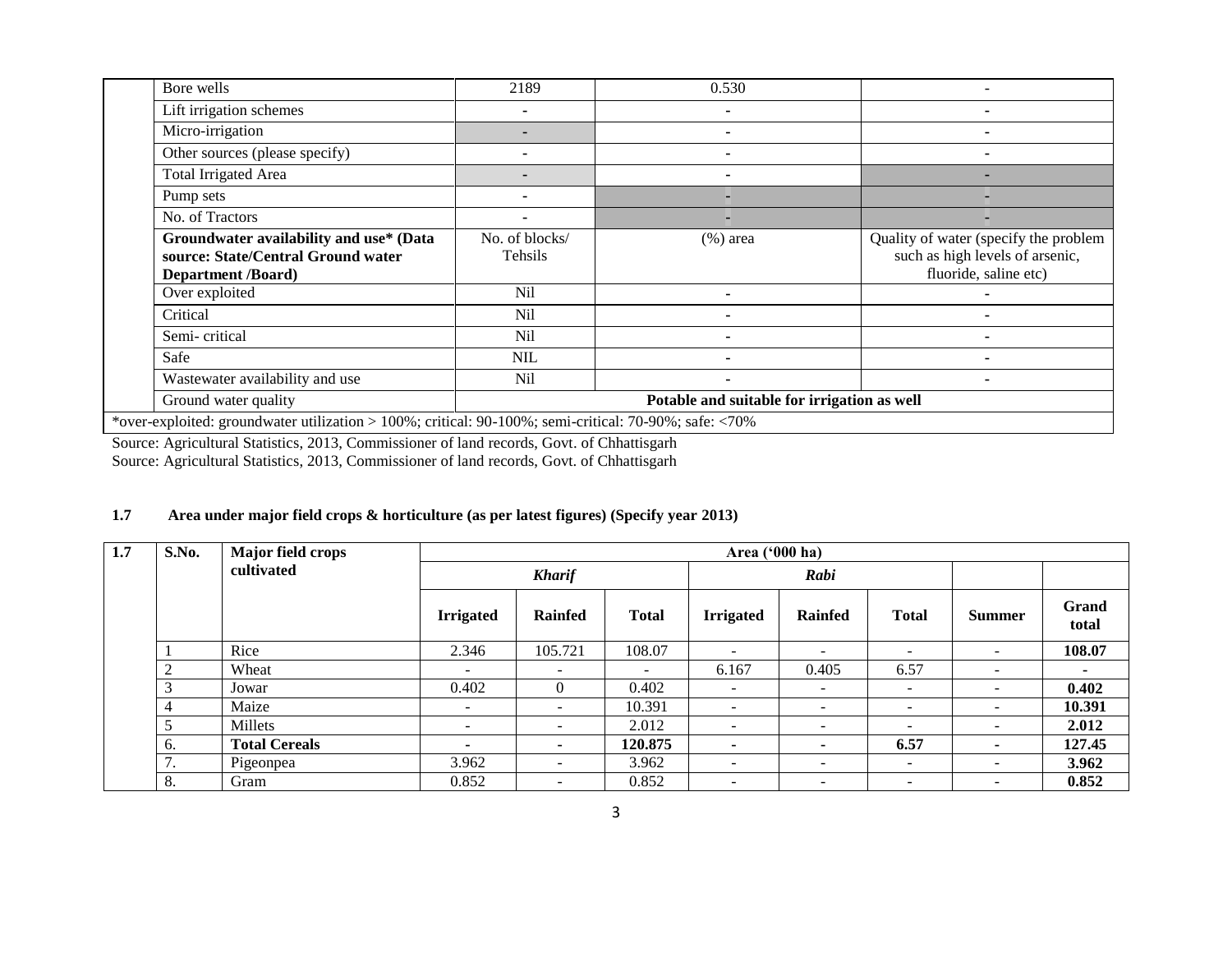| 9.  | GreenGram             | 0.046                    |                          | 0.046                        | $\sim$                   | $\sim$                   | $\overline{\phantom{a}}$ |                          | 0.046  |
|-----|-----------------------|--------------------------|--------------------------|------------------------------|--------------------------|--------------------------|--------------------------|--------------------------|--------|
| 10. | <b>BlackGram</b>      | 5.678                    | $\theta$                 | 5.678                        | $\sim$                   | $\overline{\phantom{a}}$ | $\overline{\phantom{a}}$ | $\blacksquare$           | 5.678  |
| 11. | HorseGram             | 2.665                    | $\sim$                   | 2.665                        | $\sim$                   | $\sim$                   | $\overline{\phantom{0}}$ |                          | 2.665  |
| 12. | Pea                   |                          | $\overline{\phantom{a}}$ | $\overline{\phantom{a}}$     | $\overline{\phantom{a}}$ | $\overline{\phantom{a}}$ | 1.098                    | ٠                        | 1.098  |
| 13. | Lentil                | $\overline{\phantom{a}}$ | $\overline{\phantom{a}}$ | $\overline{\phantom{0}}$     | $\overline{\phantom{a}}$ | $\overline{\phantom{a}}$ | 0.514                    | $\overline{\phantom{a}}$ | 0.514  |
| 14. | Lathyrus              |                          | $\overline{\phantom{a}}$ | $\qquad \qquad \blacksquare$ | $\overline{\phantom{a}}$ | $\overline{\phantom{a}}$ | 2.665                    | $\overline{\phantom{a}}$ | 2.665  |
| 15. | <b>Total Pulses</b>   | ۰.                       | ۰.                       | 13.203                       | ۰.                       |                          | 4.321                    |                          | 17.52  |
| 16. | Rapeseed-mustard      |                          | $\overline{\phantom{a}}$ |                              | 4.251                    | $\overline{\phantom{a}}$ | 4.251                    |                          | 4.251  |
| 17. | Linseed               | 2.307                    | $\overline{\phantom{a}}$ | 2.307                        | $\overline{\phantom{a}}$ | $\overline{\phantom{a}}$ | $\overline{\phantom{a}}$ | $\overline{\phantom{a}}$ | 2.307  |
| 18. | Groundnut             | 3.375                    | $\overline{\phantom{a}}$ | 3.375                        | $\overline{\phantom{a}}$ | $\overline{\phantom{a}}$ |                          |                          | 3.375  |
| 19. | Seasamum              | 1.361                    | $\overline{\phantom{a}}$ | 1.361                        | $\overline{\phantom{a}}$ | $\overline{\phantom{a}}$ |                          |                          | 1.361  |
| 20. | Soybean               | 0.015                    | $\sim$                   | 0.015                        | ۰                        | $\overline{\phantom{a}}$ |                          |                          | 0.015  |
| 21. | Sunflower             | 0.003                    | $\overline{\phantom{a}}$ | 0.003                        | 0.001                    | $\overline{\phantom{a}}$ | 0.001                    | ٠                        | 0.004  |
| 22. | Niger/Safflower       | 4.339                    | $\overline{\phantom{a}}$ | 4.339                        | $\sim$                   | $\overline{\phantom{a}}$ | $\overline{\phantom{a}}$ | $\overline{\phantom{a}}$ |        |
| 23. | <b>Total Oilseeds</b> | $\blacksquare$           | $\blacksquare$           | 11.4                         | $\blacksquare$           | $\blacksquare$           | 4.252                    | $\blacksquare$           | 15.65  |
| 24. | Vegetables            | $\overline{\phantom{a}}$ | $\sim$                   | 1.560                        | $\sim$                   | $\overline{\phantom{a}}$ | 3.079                    | $\overline{\phantom{a}}$ | 4.639  |
| 25. | Sugarcane             | $\overline{\phantom{a}}$ | $\overline{\phantom{a}}$ | 1.931                        | $\overline{\phantom{a}}$ | $\overline{\phantom{a}}$ | $\overline{\phantom{a}}$ | ٠                        | 1.931  |
| 26  | <b>All Crops</b>      | ٠                        | ٠                        | 145.48                       | ۰.                       | $\blacksquare$           | 15.14                    | $\overline{\phantom{a}}$ | 167.19 |

Source: Agricultural Statistics, 2013, Commissioner of land records, Govt. of Chhattisgarh

| S.No.        | Horticulture crops - Fruits |                          | Area (' 000 ha)          |                          |
|--------------|-----------------------------|--------------------------|--------------------------|--------------------------|
|              |                             | Total                    | Irrigated                | Rainfed                  |
|              | Cashew nut                  | $\theta$                 | ۰                        | $\overline{\phantom{a}}$ |
|              | Mango                       | 0.254                    | ۰                        | $\overline{\phantom{a}}$ |
| 3            | Jack fruit                  | 0                        | ٠.                       | $\overline{\phantom{a}}$ |
| 4            | Gauva                       | $\theta$                 | -                        |                          |
|              | Lemon                       |                          |                          |                          |
| <sub>0</sub> | Banana                      |                          | ۰                        |                          |
|              | Ber                         | $\Omega$                 | $\overline{\phantom{m}}$ | $\sim$                   |
| 8            | Others                      | $\overline{\phantom{a}}$ | -                        | $\overline{\phantom{0}}$ |
| Total        | All fruits                  | 0.254                    | ۰                        |                          |
|              | Horticulture crops -        | Total                    | Irrigated                | Rainfed                  |
|              | Vegetables                  |                          |                          |                          |
|              | Tomato                      | 1.031                    | -                        |                          |
| ◠            | Potato                      | 2.871                    | ۰                        |                          |
| 3            | <b>Brinjol</b>              | 0.574                    | -                        | $\overline{\phantom{a}}$ |
| 4            | Bhindi                      | 0.337                    | $\overline{\phantom{a}}$ | $\overline{\phantom{a}}$ |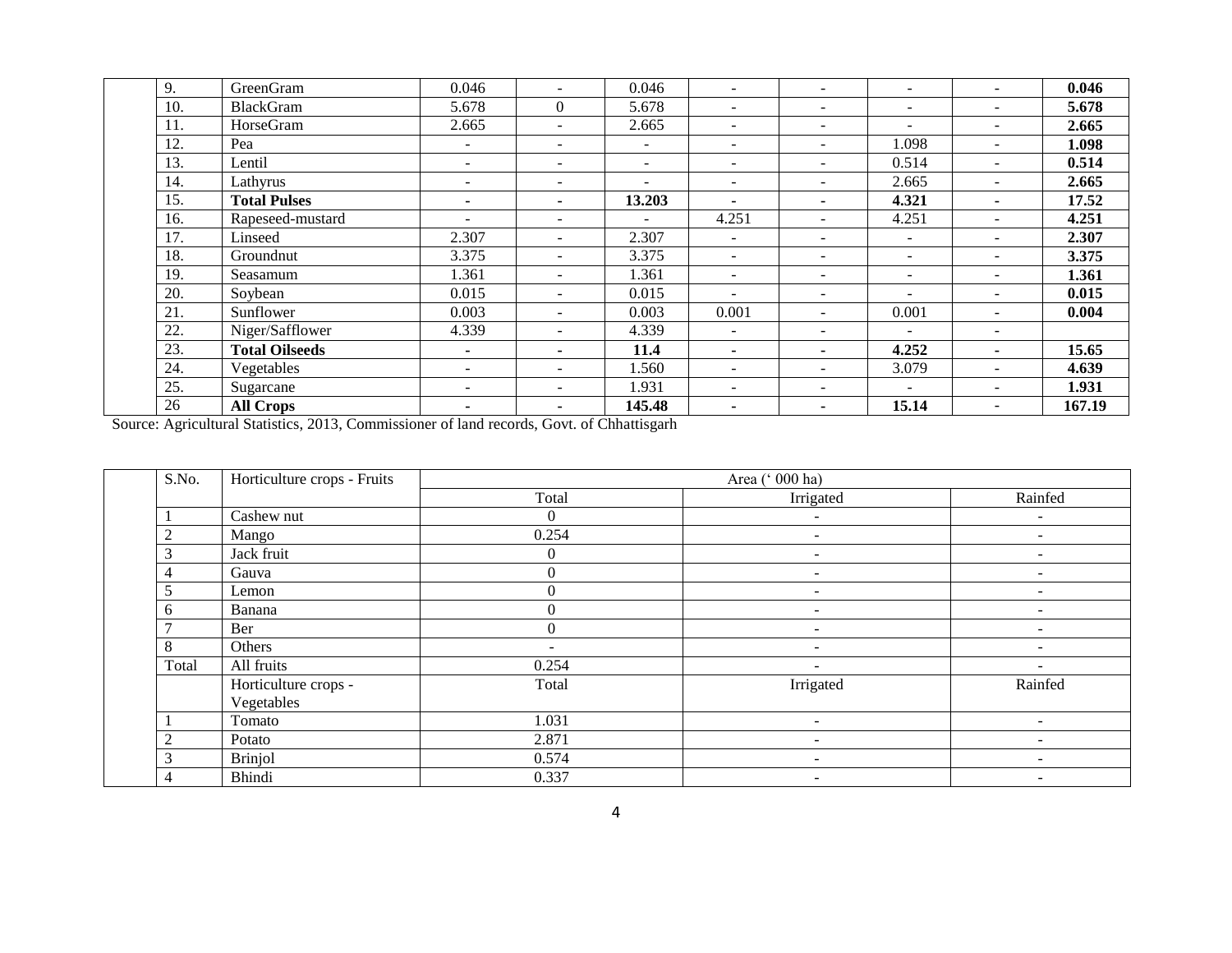| 5              | Onion                  | 0.748  | $\overline{\phantom{0}}$     | $\overline{\phantom{a}}$ |
|----------------|------------------------|--------|------------------------------|--------------------------|
| 6              | Cabbage                | 0.559  | $\qquad \qquad \blacksquare$ | $\overline{\phantom{a}}$ |
|                | Leafy Veg.             |        | $\qquad \qquad \blacksquare$ |                          |
| 8              | Cauliflower            | 0.616  | $\overline{\phantom{a}}$     | -                        |
| 9.             | Bottle guard           |        | $\qquad \qquad \blacksquare$ |                          |
| 10             | Green pea              | 0.027  | $\overline{\phantom{0}}$     |                          |
| 11             | Cow pea                | 0.463  | $\overline{\phantom{0}}$     | $\overline{\phantom{0}}$ |
| 12             | Beans                  |        | $\qquad \qquad \blacksquare$ |                          |
| 13             | Radish                 |        |                              |                          |
| 14             | Others                 | 0.107  | $\qquad \qquad \blacksquare$ |                          |
| 15             | All vegetables         | 8.578  |                              |                          |
|                | Medicinal and Aromatic | Total  | Irrigated                    | Rainfed                  |
|                | crops                  |        |                              |                          |
|                | Black chilli           | $\sim$ | $\overline{\phantom{0}}$     | $\overline{\phantom{m}}$ |
| $\overline{2}$ | Chilli                 | 0.487  | $\overline{\phantom{0}}$     | $\overline{\phantom{a}}$ |
| 3              | Garlic                 | 0.333  | $\overline{\phantom{0}}$     | $\overline{\phantom{a}}$ |
| 4              | Ginger                 | 0.362  |                              |                          |
| 5              | turmeric               | 0.236  | $\overline{\phantom{0}}$     |                          |
|                | Total                  | 1.418  | $\qquad \qquad \blacksquare$ |                          |

Source: Directorate of Horticulture, Govt. of Chhattisgarh

| 1.11 | <b>Production and Productivity of major crops</b> (Average of last 5 years: 2004, 05, 06, 07, 08; specify years) |  |  |  |  |
|------|------------------------------------------------------------------------------------------------------------------|--|--|--|--|
|------|------------------------------------------------------------------------------------------------------------------|--|--|--|--|

| 1.11    | Name of                                                           |                          | <b>Kharif</b>            |                          | Rabi                         |                          | <b>Summer</b>            |                   | <b>Total</b> | Crop residue                      |
|---------|-------------------------------------------------------------------|--------------------------|--------------------------|--------------------------|------------------------------|--------------------------|--------------------------|-------------------|--------------|-----------------------------------|
|         | crop                                                              | Production               | Productivity             | Production               | Productivity                 | Production               | Productivity             | Production        | Productivity | as fodder<br>$(000 \text{ tons})$ |
|         |                                                                   | $(000 \text{ m})$        | (kg/ha)                  | $(000 \text{ m})$        | (kg/ha)                      | $(000 \text{ m})$        | (kg/ha)                  | $(000 \text{ m})$ | (kg/ha)      |                                   |
|         | Major Field crops (Crops to be identified based on total acreage) |                          |                          |                          |                              |                          |                          |                   |              |                                   |
| Crop 1  | Rice                                                              | 196.105                  | 1815                     | ۰.                       | $\overline{\phantom{a}}$     | $\overline{\phantom{a}}$ | $\sim$                   | 196.105           | 1815         |                                   |
| Crop 2  | <b>BlackGram</b>                                                  | .691                     | 298                      | $\overline{\phantom{0}}$ |                              | $\overline{\phantom{0}}$ |                          | 1.691             | 298          |                                   |
| Crop 3  | Groundnut                                                         | 4.610                    | 1366                     | $\overline{\phantom{0}}$ | $\qquad \qquad \blacksquare$ | $\overline{\phantom{0}}$ | $\overline{\phantom{0}}$ | 4.610             | 1366         |                                   |
| Crop 4  | Pigeonpea                                                         | 2.444                    | 617                      | $\overline{\phantom{0}}$ | $\qquad \qquad \blacksquare$ | $\overline{\phantom{0}}$ |                          | 2.444             | 617          |                                   |
| Crop 5  | Seasamum                                                          | 0.079                    | 58                       | -                        | $\qquad \qquad \blacksquare$ | $\overline{\phantom{a}}$ | $\sim$                   | 0.079             | 58           |                                   |
| Crop 6  | HorseGram                                                         | 0.746                    | 280                      | ۰                        |                              | $\overline{\phantom{0}}$ | $\sim$                   | 0.746             | 280          |                                   |
| Crop 7  | Sunflower                                                         | $\overline{\phantom{a}}$ | $\overline{\phantom{0}}$ | 0.001                    | 333                          | $\overline{\phantom{0}}$ | $\overline{\phantom{0}}$ | 0.001             | 333          |                                   |
| Crop 8  | Rap-mustard                                                       |                          | $\overline{\phantom{a}}$ | 2.21                     | 520                          | $\overline{\phantom{0}}$ | $\sim$                   | 2.210             | 520          |                                   |
| Crop 9  | Wheat                                                             |                          | $\overline{\phantom{0}}$ | 9.103                    | 1386                         | $\overline{\phantom{a}}$ | $\overline{\phantom{0}}$ | 9.103             | 1386         |                                   |
| Crop 10 | Lathyrus                                                          |                          |                          | 0.746                    | 280                          | $\overline{\phantom{0}}$ |                          | 0.746             | 280          |                                   |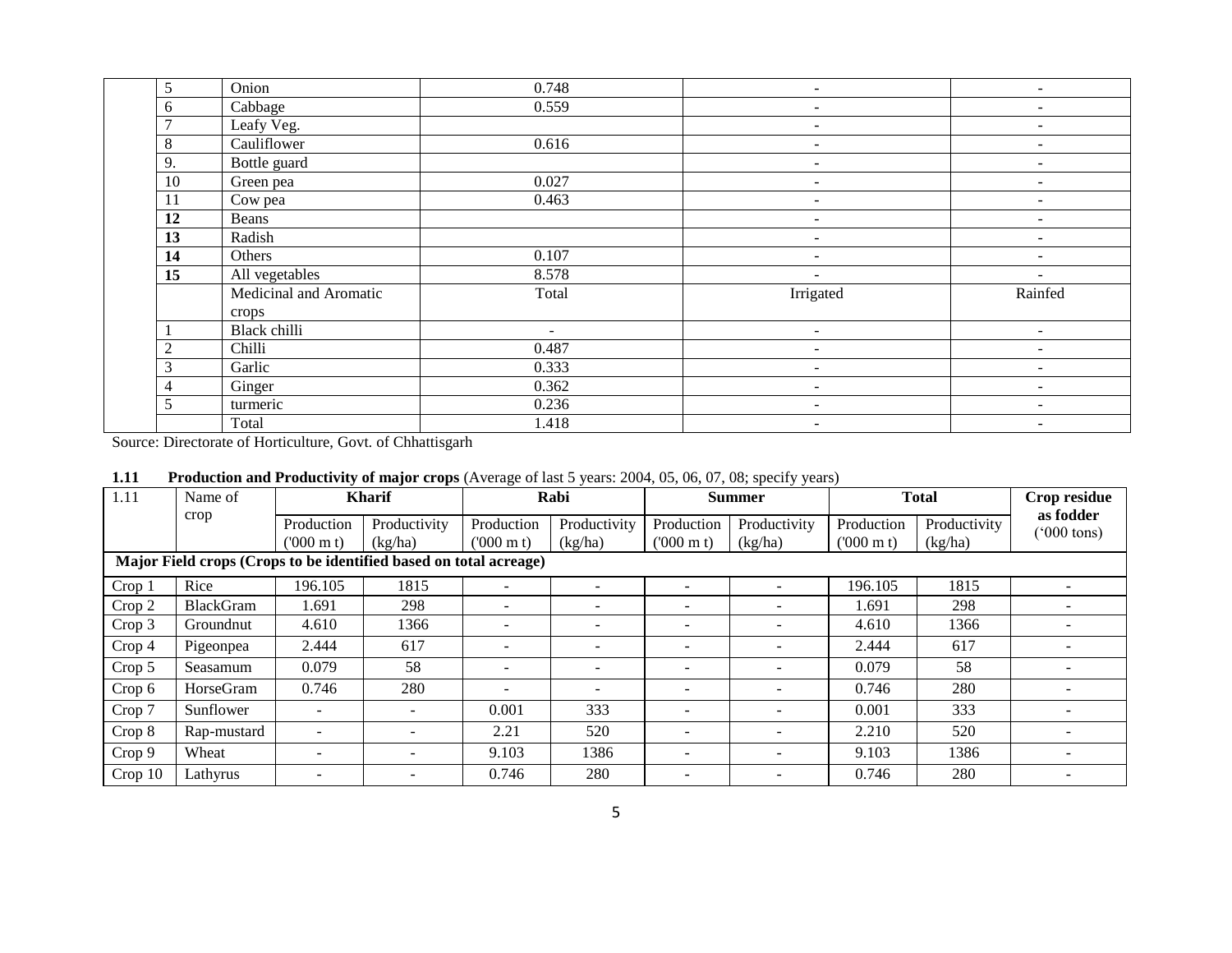| Crop 11 | Green Gram     | $\blacksquare$           | $\overline{\phantom{a}}$                                                                        | ۰ | $\overline{\phantom{a}}$ | $\overline{\phantom{a}}$ | ۰                        | $\overline{\phantom{a}}$ | $\blacksquare$           |                          |
|---------|----------------|--------------------------|-------------------------------------------------------------------------------------------------|---|--------------------------|--------------------------|--------------------------|--------------------------|--------------------------|--------------------------|
|         | All crops      |                          |                                                                                                 |   |                          |                          |                          |                          |                          |                          |
|         |                |                          | Major Horticultural crops (Crops to be identified based on total acreage) – Fruits & Vegetables |   |                          |                          |                          |                          |                          |                          |
| Crop 1  | Cashew nut     | $\blacksquare$           | $\blacksquare$                                                                                  | ٠ | $\blacksquare$           | ۰                        | ۰.                       | $\blacksquare$           | ۰                        | $\overline{\phantom{a}}$ |
| Crop 2  | Mango          | $\overline{\phantom{a}}$ | $\blacksquare$                                                                                  | ۰ | $\overline{\phantom{0}}$ | $\blacksquare$           | $\overline{\phantom{0}}$ |                          |                          | $\overline{\phantom{a}}$ |
| Crop 3  | Jack fruit     |                          | ٠                                                                                               | ۰ | $\overline{\phantom{a}}$ |                          | ۰                        | $\overline{\phantom{a}}$ |                          |                          |
| Crop 4  | Gauva          |                          | ٠                                                                                               | ۰ | $\overline{\phantom{0}}$ |                          | ٠                        | $\blacksquare$           | $\blacksquare$           |                          |
| Crop 5  | Lemon          |                          | $\blacksquare$                                                                                  |   | -                        | ۰                        | ٠                        | $\overline{\phantom{a}}$ |                          |                          |
| Crop 6  | Banana         | ٠                        | $\blacksquare$                                                                                  | ٠ | $\overline{\phantom{a}}$ |                          | $\overline{\phantom{0}}$ | $\overline{\phantom{a}}$ |                          | $\overline{\phantom{a}}$ |
| Crop 7  | Ber            |                          | $\blacksquare$                                                                                  | ٠ | $\overline{\phantom{a}}$ | ۰                        | ۰                        | $\overline{\phantom{a}}$ |                          |                          |
| Crop 8  | Tomato         | ۰                        | $\blacksquare$                                                                                  | ۰ | $\overline{\phantom{a}}$ |                          | ٠                        | $\overline{\phantom{a}}$ | $\overline{\phantom{a}}$ |                          |
| Crop 9  | Potato         | 18.579                   | 6472                                                                                            | ۰ | $\overline{\phantom{a}}$ | -                        | ٠                        | 18.579                   | 6471                     |                          |
| Crop 10 | <b>Brinjol</b> | -                        | $\blacksquare$                                                                                  | ٠ | ٠                        | -                        | ۰                        | $\blacksquare$           | $\blacksquare$           | $\overline{\phantom{a}}$ |
| Crop 11 | Bhindi         |                          | ٠                                                                                               | ٠ |                          | -                        | ٠                        | 1.938                    | 2590                     |                          |
| Crop 12 | Onion          | 1.938                    | 2590                                                                                            | ۰ |                          | ۰                        | ۰                        | $\blacksquare$           |                          |                          |

Source: Agricultural Statistics, 2013, Commissioner of land records, Govt. of Chhattisgarh

| 1.12 | Sowing window for 5 major field<br>crops<br>(start and end of normal sowing)<br>period) | Rice             | Blackgram        | Ground nut       | Pigeon pea | sesamum  |
|------|-----------------------------------------------------------------------------------------|------------------|------------------|------------------|------------|----------|
|      | Kharif-Rainfed                                                                          |                  |                  |                  |            |          |
|      | Kharif-Irrigated                                                                        |                  |                  |                  |            | -        |
|      | <b>Major Rabi crops</b>                                                                 | <b>Groundnut</b> | <b>Sunflower</b> | Rapeseed-mustard | Wheat      | lathyrus |
|      | Rabi-Rainfed                                                                            |                  |                  |                  |            | -        |
|      | Rabi-Irrigated                                                                          |                  |                  |                  |            |          |

| 1.13 | What is the major contingency the district is prone to? (Tick mark) | <b>Regular</b> | <b>Occasional</b> | <b>None</b> |
|------|---------------------------------------------------------------------|----------------|-------------------|-------------|
|      | Drought                                                             |                |                   |             |
|      | Flood                                                               |                |                   |             |
|      | Cyclone                                                             |                |                   |             |
|      | Hail storm                                                          |                |                   |             |
|      | Heat wave                                                           |                |                   |             |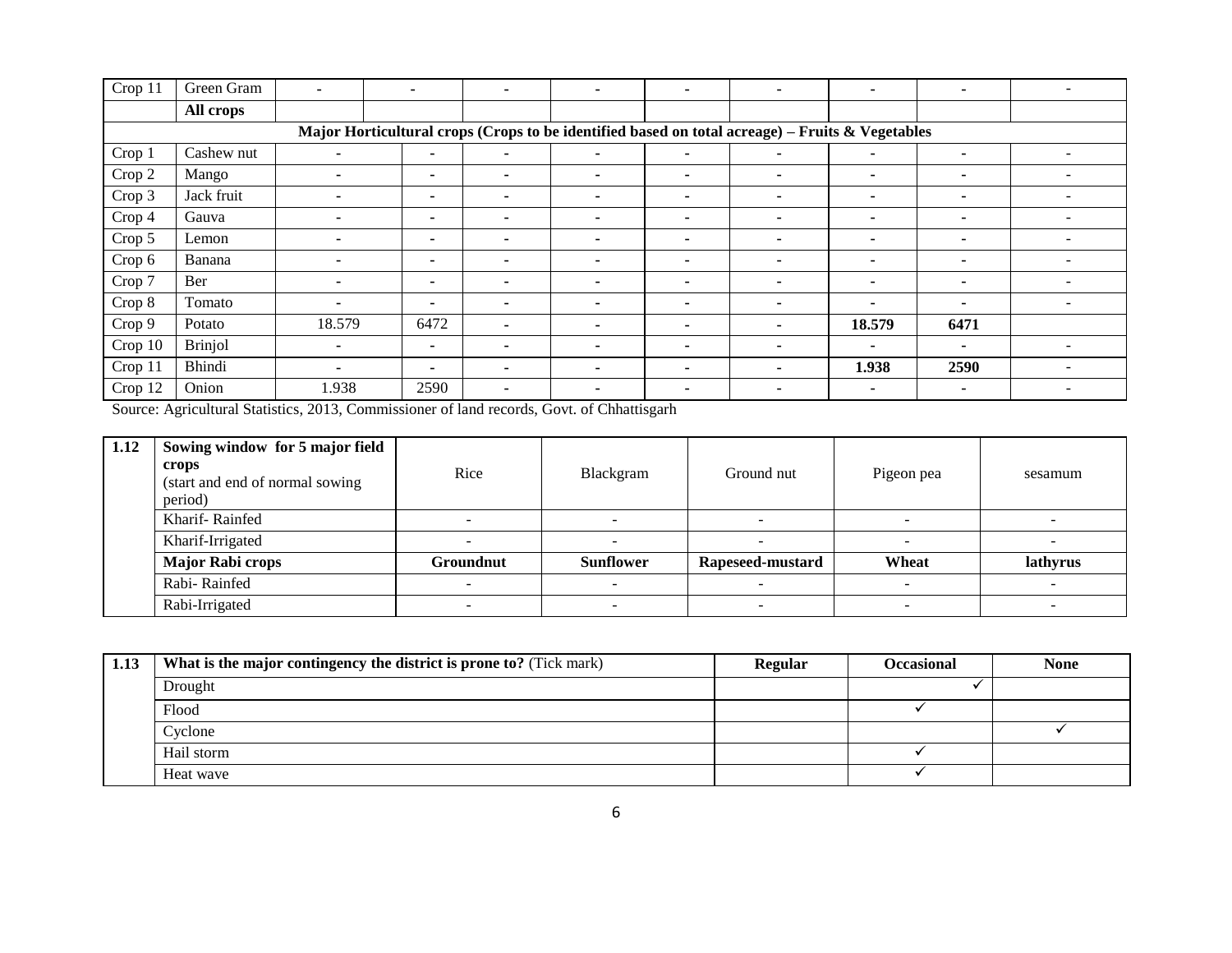| Cold wave                            |  |  |
|--------------------------------------|--|--|
| Frost                                |  |  |
| Sea water intrusion                  |  |  |
| Pests and disease outbreak (specify) |  |  |
| Others (specify)                     |  |  |

| 1.14 | <b>Include Digital maps of</b><br>the district for | Location map of district within State as Annexure I | Enclosed: Yes |
|------|----------------------------------------------------|-----------------------------------------------------|---------------|
|      |                                                    | Mean annual rainfall as Annexure 2                  | Enclosed: No  |
|      |                                                    | Soil map as Annexure 3                              | Enclosed: No  |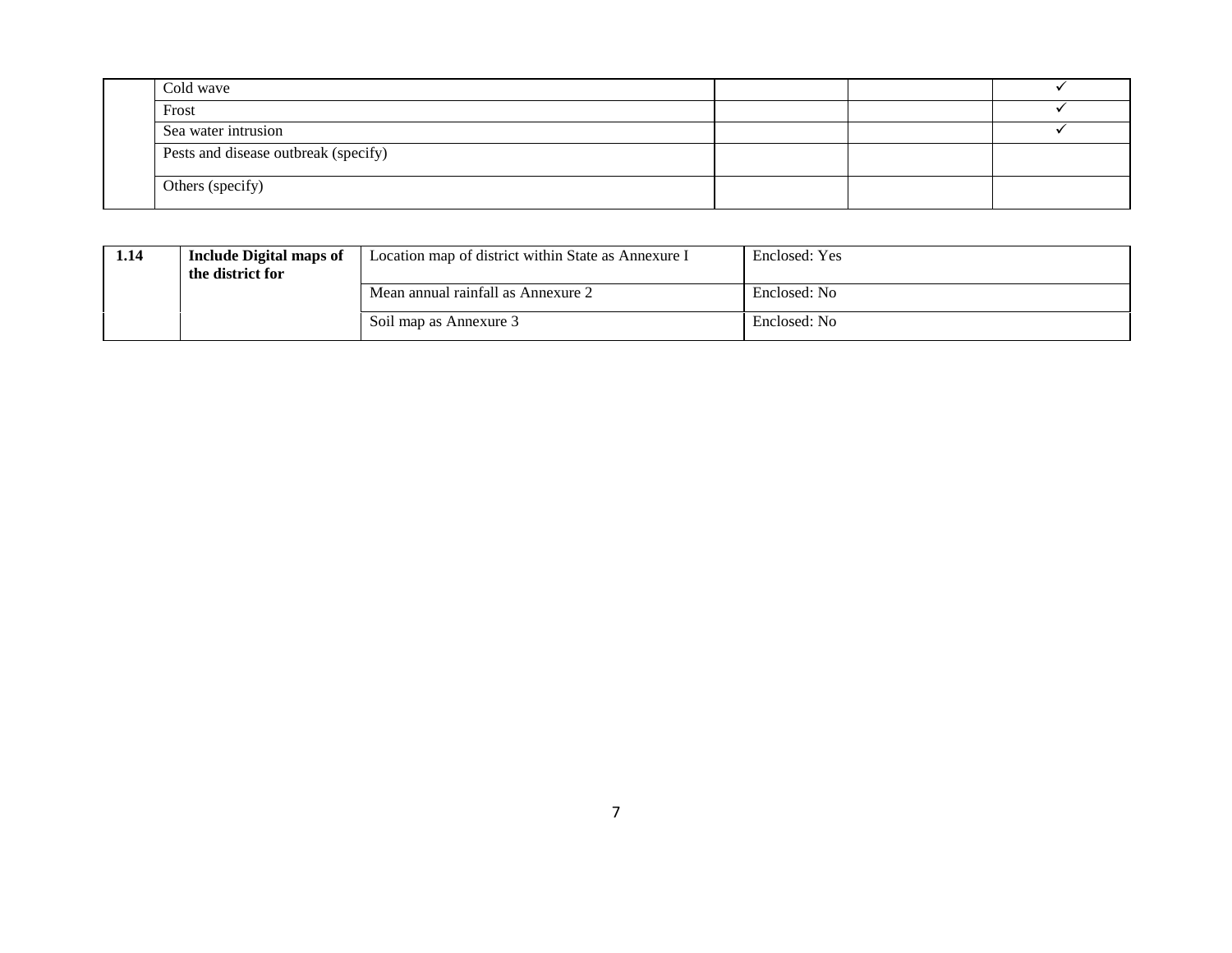Annexure I Location map of Surajpur district in Chhattisgarh state

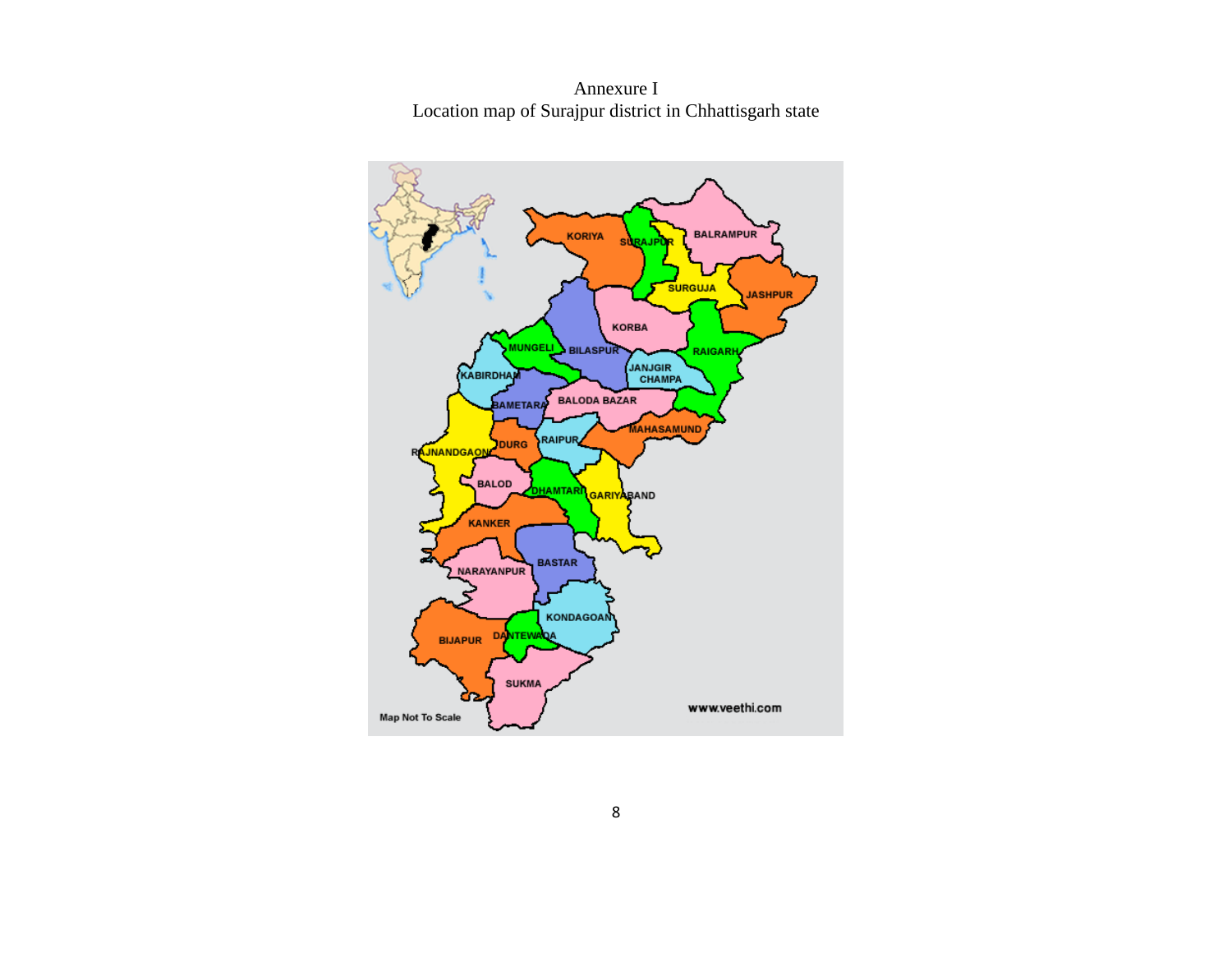#### **2.0 Strategies for weather related contingencies for delayed onset of monsoon**

**2.1 Onset of monsoon between 15 June – 15 July**

| Major<br>Farming<br>situation | Crops to be sown                                                                                             | <b>Agronomic measures</b>                                                                                                               |
|-------------------------------|--------------------------------------------------------------------------------------------------------------|-----------------------------------------------------------------------------------------------------------------------------------------|
| 1) Upland                     | Rice-Tulsi, Vandana, Aditya, Kalinga-3, Samleshwari, Vanprabha, Indira<br>barani dhan-1, Anjali, Danteshwari | line sowing with recommended dose of fertilizer                                                                                         |
|                               | Pigeonpea -UPAS-120, TAG-10, Asha, Rajivlochan, ICPL-151, ICPL-87<br>Urd-JU-2,JU-3,PDU-1TAU-2,TU-94-2        | Proper Spacing with recommended dose of Fertiliser &<br>Seed Inoculation with Rhizobium culture                                         |
|                               | Maize- HISHELL, BIO-9681, DHM117, PMH-3, PRO-4640, PIO30-R26,<br>Pro-4212, P-3785, 900M Gold                 | Line sowing<br>weed management. by Atrazin $@$ 2 gm./liter.water at (PE)                                                                |
|                               | Groundnut -SB-11, JL-24, ICGS-11, ICGS-34, ICGS-43<br>Sesame-Selection-5, TC-25, JT-21                       | Line sowing $\&$ seed Inoculation with Rhizobium culture                                                                                |
| 2) Midland                    | Rice-MTU-1010, PA-6444, PHB-71, KRH-1, Indira sona, purnima, Indira barani<br>dhan-1, Danteswari, IGKV R1    | 15-20 days old seedling use for transplanting<br>Apply 15-20 kg ZnSo4 before planting or sowing<br>Apply recommended dose of Fertilizer |
| 3) Low land                   | Rice-Sawarna ,Jaldubi, PA-6444, Mahamaya, Danteswari, Bambleswari,<br>Karma mahsuri, swarna sub-1            |                                                                                                                                         |

## **2.2 Onset of monsoon between 16 – 31 July**

| <b>Major Farming</b><br>situation | Crops to be sown                                                 | <b>Agronomic measures</b>                                                                       |  |
|-----------------------------------|------------------------------------------------------------------|-------------------------------------------------------------------------------------------------|--|
| 1) Upland                         | Rice- Anjali, Poornima, Annada, Danteshwari                      | Direct Seeding of Sprouted rice seed under puddled condition<br>Increase seedrate by 20 %       |  |
|                                   | Pigeonpea-UPAS120, TAG10, Asha,<br>Rajivlochan, ICPL151, ICPL-87 | Proper Spacing with recommended dose of fertilizer & seed<br>Inoculation with Rhizobium culture |  |
|                                   | Urd- JU-2, JU-3, PDU-1TAU-2, TU-94-2                             | Proper Spacing with recommended dose of fertilizer $\&$ seed                                    |  |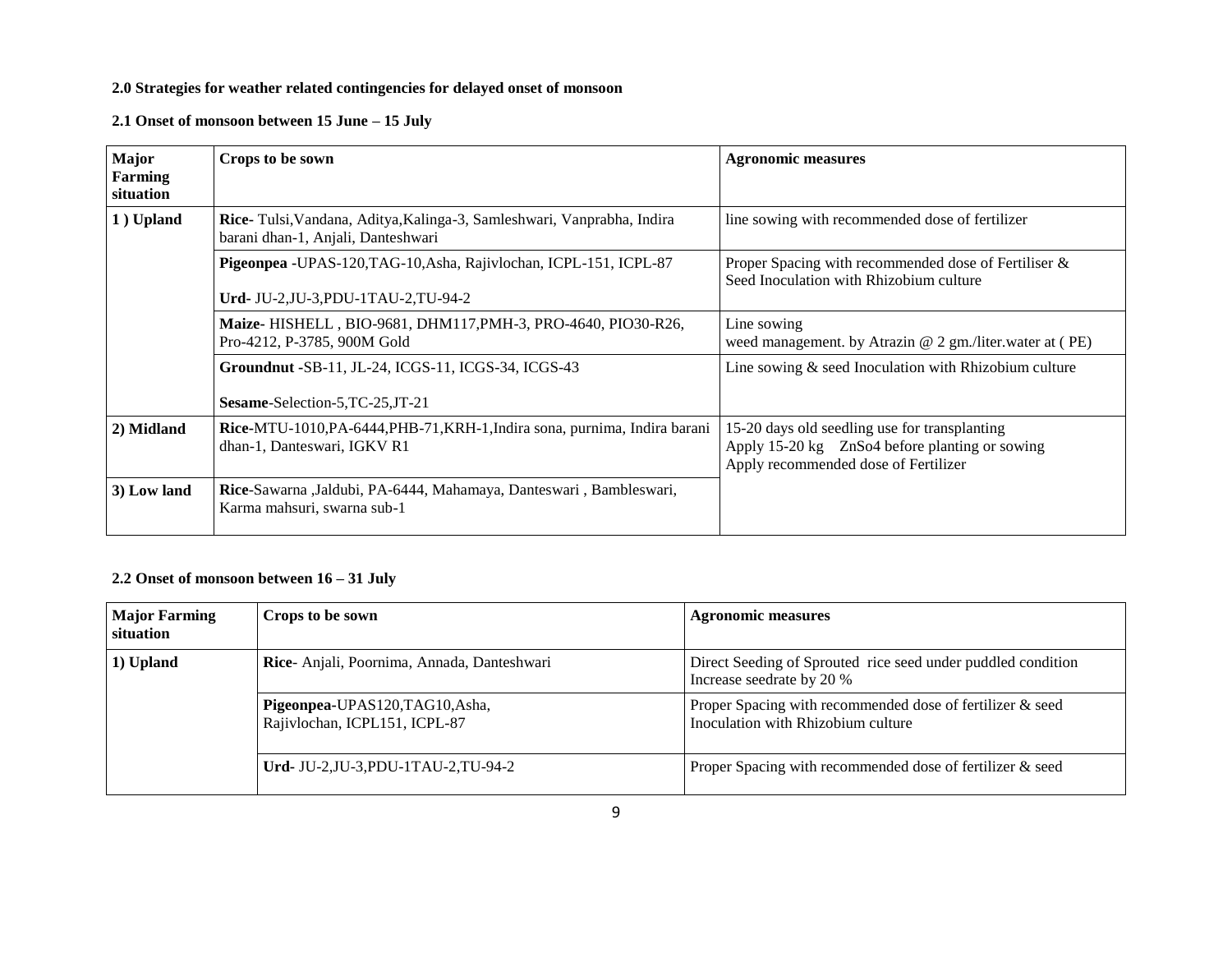|             | Maize- Early- Extra Early- Pro- 4212, Pusa Early MaKKa-1<br>Vivek hybrid- 9,17                              | Inoculation with Rhizobium culture                                                              |
|-------------|-------------------------------------------------------------------------------------------------------------|-------------------------------------------------------------------------------------------------|
|             | Moong-Pusa Vishal, BM-4, HUM-12, Pragya (rabi) Pairi Moong<br>(rabi)                                        | Proper Spacing with recommended dose of fertilizer & seed<br>Inoculation with Rhizobium culture |
|             | Sesame-selection-5, TC-25, JT-21                                                                            |                                                                                                 |
| 2) Midland  | Rice-Sawarna, MTU-1010 PA-6444, PHB-71, KRH-1, Indira<br>sona, IGKV R1, Samleshwari                         | Grow short and medium duration variety                                                          |
|             |                                                                                                             | Direct Seeding of Sprouted rice seed under puddled condition                                    |
| 3) Low land | Rice-Sawarna, sawerna, MTU-1010 PA-6444, PHB-71, KRH-<br>1, Indira sona, IGKV R2 (Durgeshwari), IGKV R 1244 | Grow short and medium duration variety                                                          |
|             | (Maheshwari)                                                                                                | Direct Seeding of Sprouted rice seed under puddled condition                                    |

## **2.3 Onset of monsoon between 1 – 15 August**

| <b>Major Farming</b><br>situation | Crops to be sown                           | <b>Agronomic measures</b>                                                                                                                             |  |
|-----------------------------------|--------------------------------------------|-------------------------------------------------------------------------------------------------------------------------------------------------------|--|
| 1) Upland                         | Sesame-selection-5, TC-25, JT-21           | line sowing                                                                                                                                           |  |
|                                   | Urd-JU-2,JU-3,PDU-1, TAU-2,TU-94-2         | Proper Spacing with recommended dose of fertilizer $\&$ seed Inoculation with<br>Rhizobium culture                                                    |  |
|                                   | Moong (rabi)                               | Moong-Pusa Vishal, BM-4, HUM-12, Pragya (rabi), Pairi Proper Spacing with recommended dose of fertilizer & seed Inoculation with<br>Rhizobium culture |  |
|                                   | Fingermillet,-KM68, VL148, km-68, vl-48    | line sowing                                                                                                                                           |  |
|                                   | <b>Niger - IGP-76, GA-10, JNS-1, JNS-6</b> | line sowing                                                                                                                                           |  |
|                                   | Horse Gram- K42, Birsa kulthi-1, pk-1      | line sowing                                                                                                                                           |  |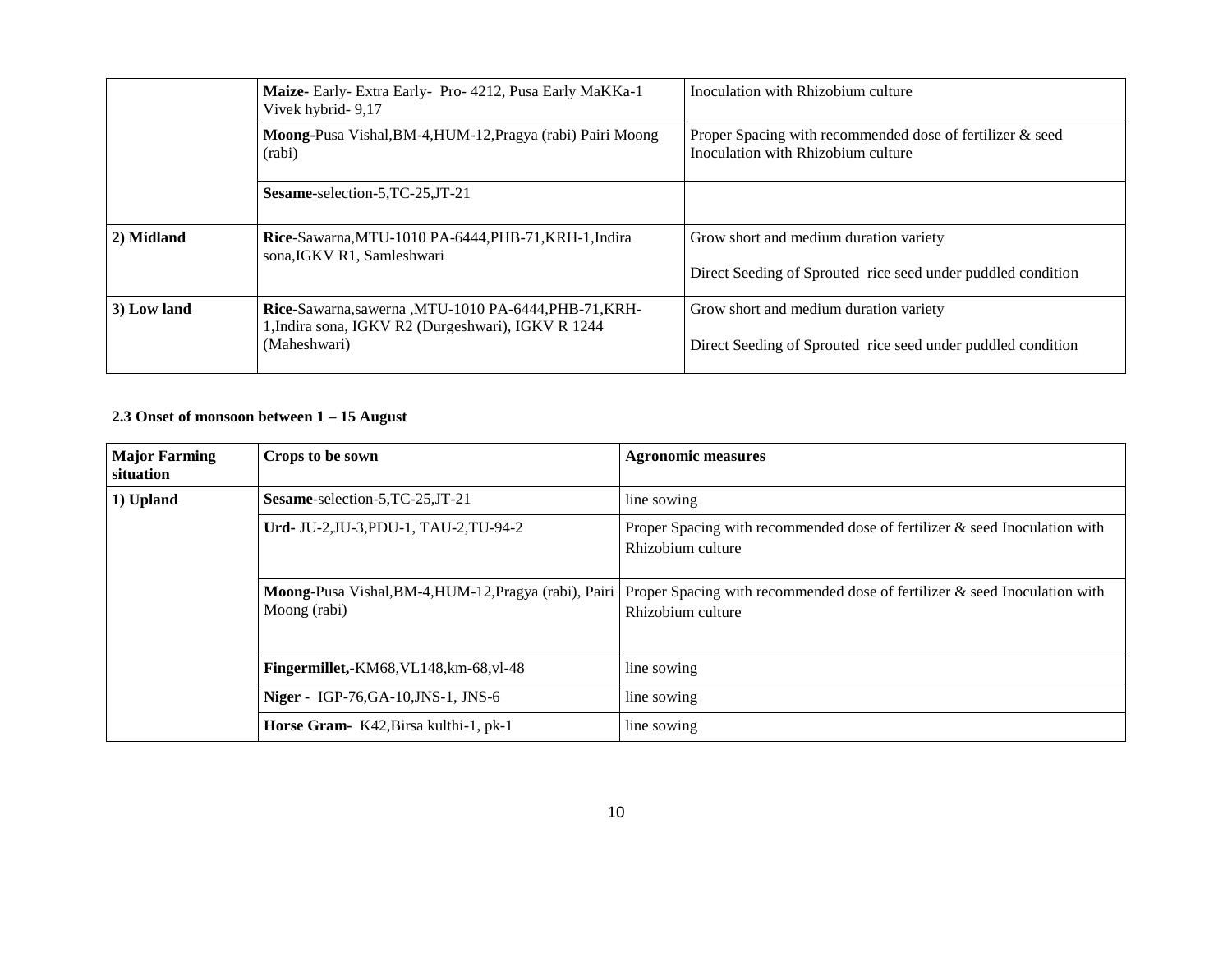| 2) Midland         | <b>Rice-Early variety</b>              | Grow short duration variety                                              |
|--------------------|----------------------------------------|--------------------------------------------------------------------------|
|                    |                                        | Direct Seeding of Sprouted rice seed under puddled condition             |
|                    |                                        | If already sown then weed mulching, biasi and foliar application of urea |
| 3) Low land        | Rice-Purnima, MTU-1010                 | Grow short duration variety                                              |
| <b>Yellow soil</b> | Early $+$ Mid early duration varieties | Direct Seeding of Sprouted rice seed under puddled condition             |
|                    |                                        | If already sown then weed mulching, biasi and foliar application of urea |

#### **2.4 Onset of monsoon between 16 – 31 August**

Conserve moisture for early planting of rabi crops **2.5 Onset of monsoon between 1 – 15 September**

| <b>Major Farming</b><br>situation | Crops to be sown                      | <b>Agronomic measures</b>                                                                         |
|-----------------------------------|---------------------------------------|---------------------------------------------------------------------------------------------------|
| 1) Upland                         | Niger - IGP-76, GA-10, JNS-1, JNS-6   | line sowing                                                                                       |
|                                   | Horse Gram- K42, Birsa kulthi-1, pk-1 | line sowing                                                                                       |
| 2) Midland                        | Mustard<br>Toria<br>Safflower         | Recommended package and practice should be followed<br>Line sowing<br>Moderate dose of fertilizer |
| 3) Low land                       | Sunflower<br>Linseed<br>Pea           | Weeding (Intercultural operation)                                                                 |

**Common Weed associated in Upland and Low land crops**

| <b>Upland crops weeds</b>  | Ageratum conyzoides, Celosia argentea, Echinochloa Spp., Euphorbia hirta, Eclipta alba, panicum spp., Cyperus |
|----------------------------|---------------------------------------------------------------------------------------------------------------|
|                            | spp., cynodon dactylon, Achyranthes aspera, Amaranthus spp., Anagallis Arvensis, Argemone mexicana, Avena     |
|                            | fatua, Dactyloctenium aegyptium, Saccharum Spontaneum, Tribulus terrestris                                    |
|                            |                                                                                                               |
|                            |                                                                                                               |
| <b>Lowland crops weeds</b> | Echinochloa, Cyperus, Eichhornia crassipes, Oxylis                                                            |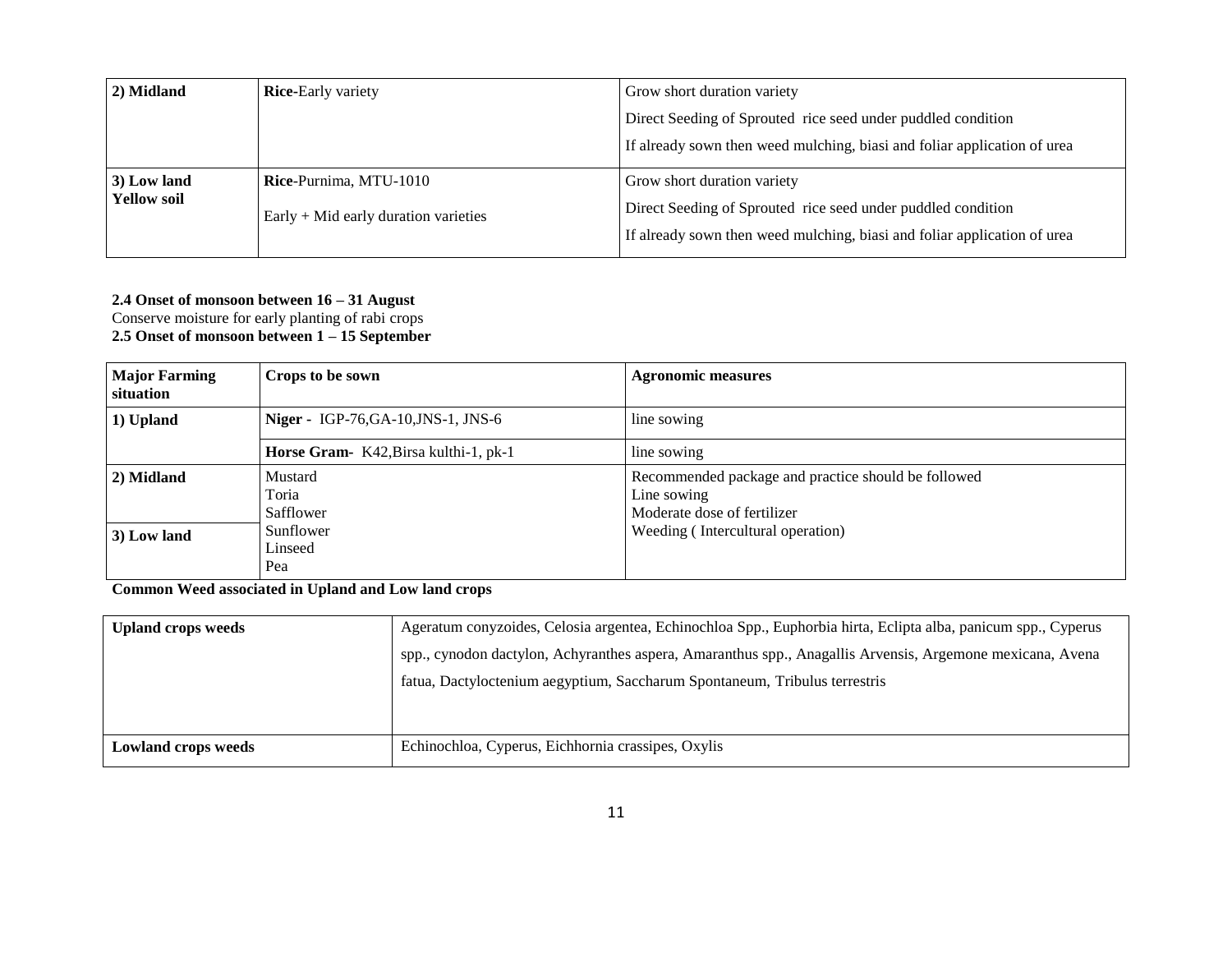#### **Weed control measures**

| <b>Crops</b> | Pre emergence                 | Post emergence                                   |
|--------------|-------------------------------|--------------------------------------------------|
| Rice         | Pyzerosulfuron @ 20g/ha       | Fenoxy prop ethyl @ 80 ml/ha Almix@ 4 g ai/ha    |
| Maize        | Atrazine @1.5 kg/ha           |                                                  |
|              | Pendimethalin @1 L/ha         |                                                  |
| Pigeon pea   | Pendimethalin @ 1 L/ha        | Imazathapyr                                      |
|              | Fluchloralin @ 0.75 to 1 L/ha |                                                  |
| Urd          | Pendimethalin @ 1 L/ha        |                                                  |
|              | Fluchloralin @ 0.75 to 1 L/ha |                                                  |
| Horse gram   | Pendimethalin @ 1 L/ha        |                                                  |
|              | Fluchloralin @ 0.75 to 1 L/ha |                                                  |
| Til          | Pendimethalin @ 1 L/ha        |                                                  |
|              | Fluchloralin @ 0.75 to 1 L/ha |                                                  |
| Ramtil       | Pendimethalin @ 1 L/ha        |                                                  |
|              | Fluchloralin @ 0.75 to 1 L/ha |                                                  |
| Groundnut    | Pendimethalin @ 1 L/ha        |                                                  |
|              | Fluchloralin @ 0.75 to 1 L/ha |                                                  |
| Sugarcane    | Atrazine @1.5 kg/ha           | 2,4-D @ 1 kg/ha                                  |
|              | Pendimethalin @1 L/ha         | Atrazine @                                       |
| Horticulture |                               |                                                  |
| Potato       | Pendimethalin @ 1 L/ha        | Fenoxy prop ethyl + chlorimuron Ethyl @ $80 + 4$ |
|              | Fluchloralin @ 0.75 to 1 L/ha | g/ha                                             |
| Tomato       | Pendimethalin @ 1 L/ha        |                                                  |
|              | Fluchloralin @ 0.75 to 1 L/ha |                                                  |
|              |                               |                                                  |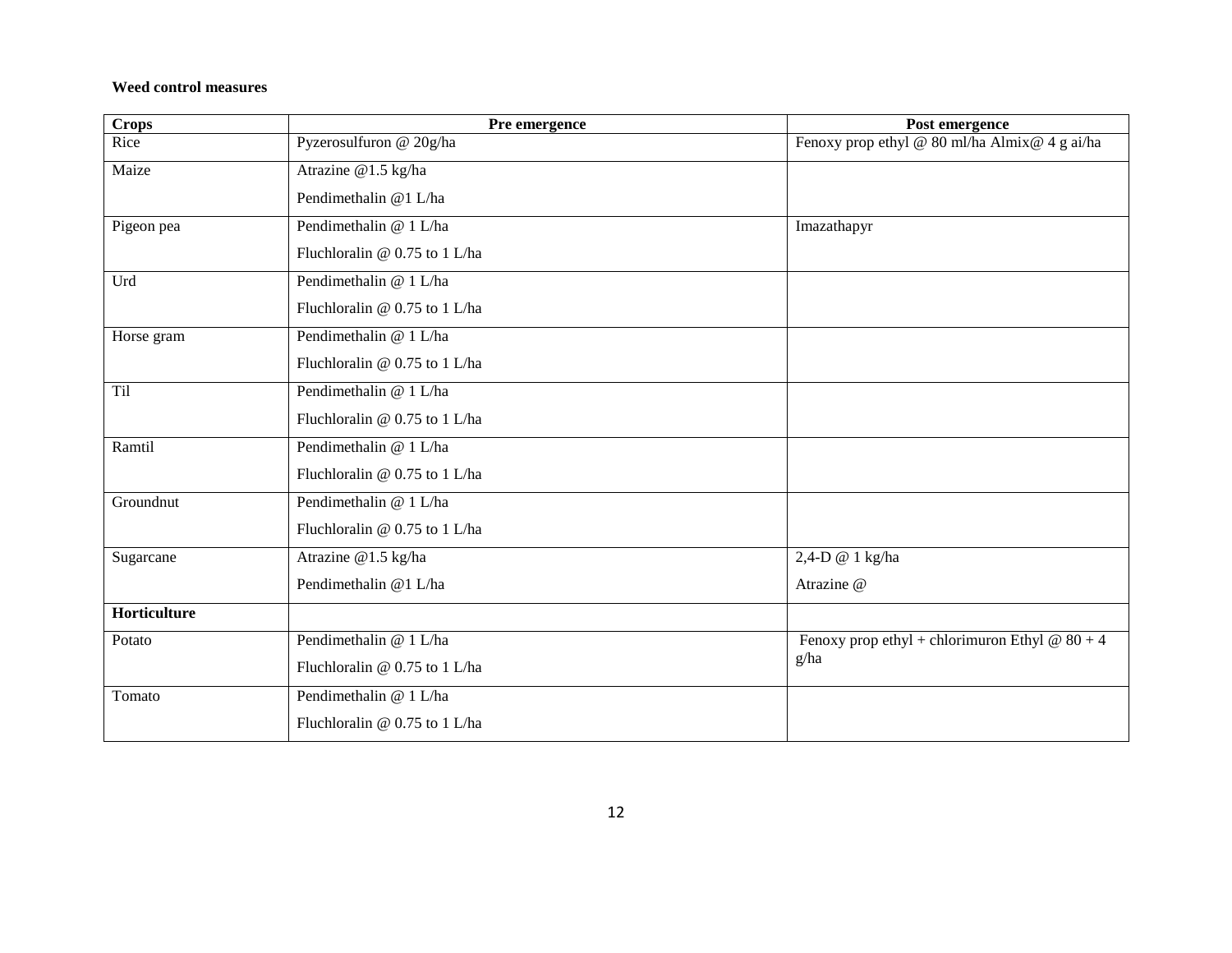#### **Outbreak of diseases and control measures**

| <b>Outbreak of diseases and</b><br>control measures | <b>Vegetative stage</b>                       | Flowering stage <sup>1</sup>     | Crop maturity stage                         | Post harvest             |
|-----------------------------------------------------|-----------------------------------------------|----------------------------------|---------------------------------------------|--------------------------|
| Rice                                                | Leaf blast                                    | Sheath blight                    | Neck blast                                  |                          |
|                                                     | (Spray Propiconazole @ 1<br>ml/liter of water | (Spray Validamycin @ 3 g/liter)  | (Spray Propiconazole 1 ml/liter of<br>water | $\overline{\phantom{a}}$ |
| Maize                                               | Leaf blight                                   | Banded leaf and sheath blight    | Banded leaf and sheath blight               |                          |
|                                                     | (Hexaconazole @ 1 ml/liter)                   | (Validamycin 3 g/liter)          | (Validamycin 3 g/liter)                     | $\overline{\phantom{a}}$ |
| Pigeon pea                                          | Sterility mosaic                              | Wilt of pigeon pea               |                                             |                          |
| Urd                                                 | <b>Yellow</b> mosaic                          | <b>Yellow</b> mosaic             |                                             |                          |
|                                                     | (Imedachloprid 4 ml/15liter)                  | (Imedachloprid 4 ml/15liter)     |                                             |                          |
| Groundnut                                           | Tikka disease of groundnut                    | Bud necrosis of groundnut        |                                             | Aspergillus rotting of   |
|                                                     | (Carbendazim 1 gm/liter)                      | (Imedachloprid 4 ml/15liter)     |                                             | seeds                    |
| Sugarcane                                           | Whip Smut of sugarcane                        | Red rot of sugarcane             | Red rot of sugarcane                        |                          |
|                                                     | (Healthy sugarcane sets)                      | (Healthy sugarcane sets)         | (Healthy sugarcane sets)                    |                          |
| Horticulture                                        |                                               |                                  |                                             |                          |
| Potato                                              | Late blight of potato                         | Late blight of potato (Metalaxyl | Bacterial wilt of potato                    |                          |
|                                                     | (Metalaxyl 500 ppm)                           | $500$ ppm $)$                    | (IDM)                                       |                          |
| Tomato                                              | $-do-$                                        | -do-                             | $-do-$                                      |                          |

## **3.0 Conditional dry spell**

**3.1 Condition: Normal onset followed by 15-20 days dry spell after sowing leading to poor germination/crop stand etc.**

|                                   |                                    | <b>Suggested Contingency measures</b>           |                                                   |                                     |
|-----------------------------------|------------------------------------|-------------------------------------------------|---------------------------------------------------|-------------------------------------|
| <b>Major Farming</b><br>situation | <b>Normal Crop/cropping system</b> | Crop management                                 | Soil nutrient & moisture<br>conservation measures | <b>Remarks</b> on<br>Implementation |
| 1) Upland                         | Rice-Fallow Vr. Local              | *Thinning and gap filling the existing<br>crops |                                                   |                                     |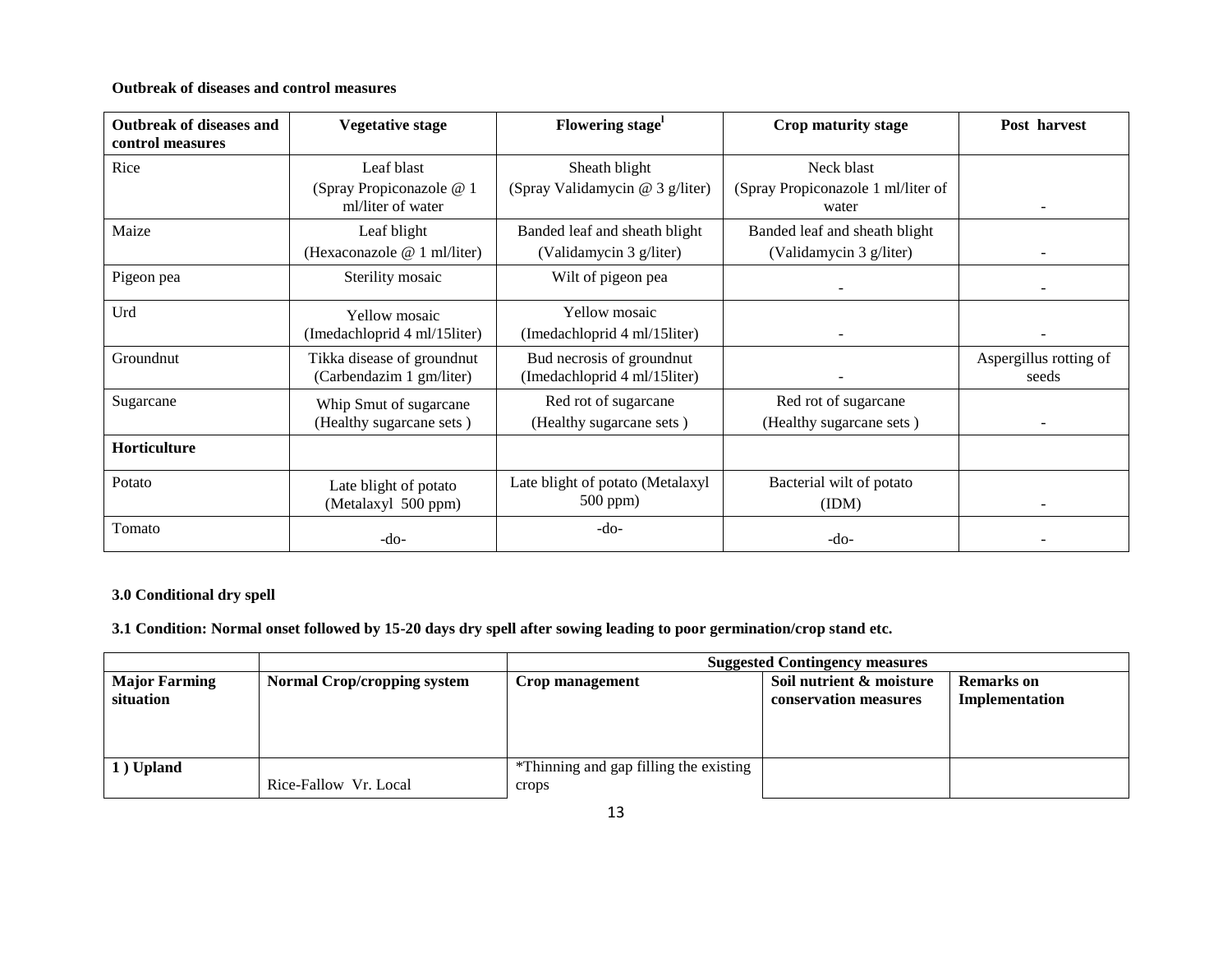|             | Pigeonpea -Fallow:<br>variety - Mainpat local<br>Maize-Fallow:<br>variety. hybrid & local<br>Fallow-Horse Gram/Niger/Toriya<br>Vr. Local<br>Groundnut -Fallow<br>Variety-local | *Re-Sowing                                                                                 | Life saving Irrigation<br>In situ SWC measures | Supply of inter cultural<br>implements<br>through<br><b>RKVY</b> |
|-------------|--------------------------------------------------------------------------------------------------------------------------------------------------------------------------------|--------------------------------------------------------------------------------------------|------------------------------------------------|------------------------------------------------------------------|
| 2) Midland  | Rice-Fallow vr.MTU-1010, PA-<br>6444, PHB-71,<br>Rice-Wheat/Pea/                                                                                                               | *Thinning and gap filling the existing<br>crops<br>*Re-Sowing*<br>*Sprouted seed should be | Life saving Irrigation<br>In situ SWC measures |                                                                  |
| 3) Low land | Rice-Fallow<br>Rice-Lathyrus/linseed/lentil/pea                                                                                                                                | sown if nursery is not<br>available                                                        |                                                |                                                                  |

**3.2 Condition: Mid season drought (long dry spell, consecutive 2 weeks rainless (>2.5 mm) period) at vegetative stage**

|                                   |                                                                                                                                                                                                         | <b>Suggested Contingency measures</b>                                                                                                 |                                                                                                                                            |                                                                                                                                                       |
|-----------------------------------|---------------------------------------------------------------------------------------------------------------------------------------------------------------------------------------------------------|---------------------------------------------------------------------------------------------------------------------------------------|--------------------------------------------------------------------------------------------------------------------------------------------|-------------------------------------------------------------------------------------------------------------------------------------------------------|
| <b>Major Farming</b><br>situation | <b>Normal Crop/cropping system</b>                                                                                                                                                                      | Crop management                                                                                                                       | Soil nutrient & moisture<br>conservation measures                                                                                          | <b>Remarks</b> on<br>Implementation                                                                                                                   |
| 1) Upland                         | Rice-Fallow Vr. Local<br>Pigeonpea -Fallow:<br>variety - Mainpat local<br>Maize-Fallow:<br>variety. hybrid & local<br>Fallow-Horse Gram/Niger/Toriya<br>Vr. Local<br>Groundnut -Fallow<br>Variety-local | 1) Thinning (Lower the plant<br>population per unit area)<br>2) Life saving irrigation<br>3) Protection against diseases<br>and pests | 1) Inter cultivation (soil<br>Mulching) Conservation<br>furrow<br>2. Life saving<br>Irrigation<br>3. Opening of<br>conservation<br>furrows | 1) Supply of Inter cultural<br>Implements through RKVY<br>2) Farm pond through<br><b>IWSM</b> programme<br>3) Seed supply through seed<br>corporation |
| 2) Midland                        | Rice-Fallow                                                                                                                                                                                             | 1) Conserve water in crop field                                                                                                       |                                                                                                                                            |                                                                                                                                                       |
| 3) Low land                       | Rice-Fallow<br>Rice-linseed/Lathyrus/pea/lentil                                                                                                                                                         | 2) Life saving irrigation if facility<br>available                                                                                    | 4. Spray of 2% urea in<br>paddy.                                                                                                           |                                                                                                                                                       |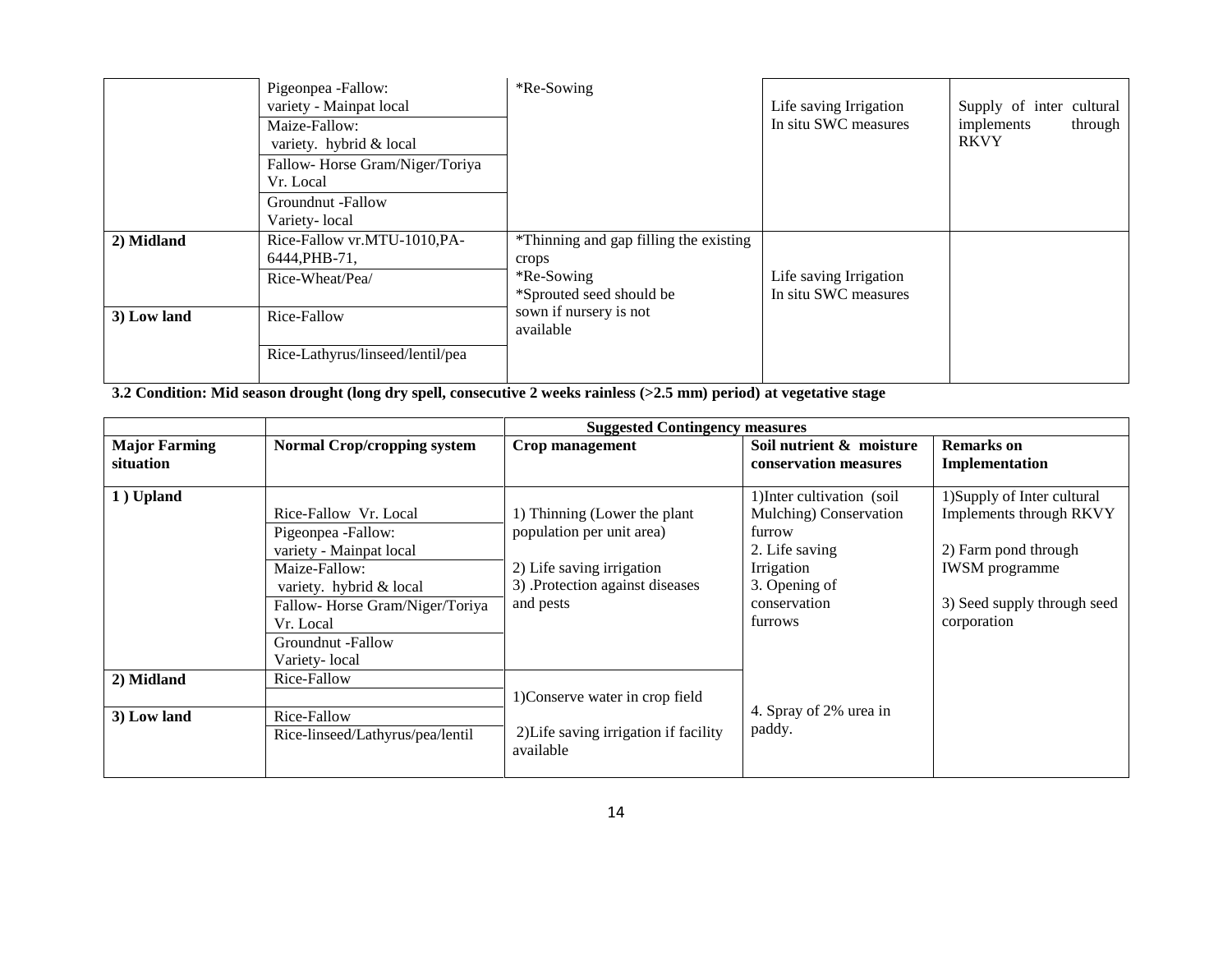**3.3 Condition: Mid season drought (long dry spell at flowering/ fruiting stage)**

|                      |                                                                                                                                                                                                         | <b>Suggested Contingency measures</b>                                                                                                                                                                                                   |                                                                        |                                               |
|----------------------|---------------------------------------------------------------------------------------------------------------------------------------------------------------------------------------------------------|-----------------------------------------------------------------------------------------------------------------------------------------------------------------------------------------------------------------------------------------|------------------------------------------------------------------------|-----------------------------------------------|
| <b>Major Farming</b> | <b>Normal Crop/cropping system</b>                                                                                                                                                                      | Crop management                                                                                                                                                                                                                         | Soil nutrient & moisture                                               | <b>Remarks</b> on                             |
| situation            |                                                                                                                                                                                                         |                                                                                                                                                                                                                                         | conservation measures                                                  | Implementation                                |
| 1) Upland            | Rice-Fallow Vr. Local<br>Pigeonpea -Fallow:<br>variety - Mainpat local<br>Maize-Fallow:<br>variety. hybrid & local<br>Fallow-Horse Gram/Niger/Toriya<br>Vr. Local<br>Groundnut -Fallow<br>Variety-local | 1) Weeding and Weed mulching<br>2) Life saving irrigation $&$ weeding<br>and weed mulching<br>3) Could be harvested for fodder<br>purpose<br>4) Protection against diseases<br>and pests<br>5) Earthing and inter cultural<br>operation | 1. Life saving<br>Irrigation<br>2. Rainwater conserve<br>during kharif | 1) Farm pond through<br><b>IWSM</b> programme |
| 2) Midland           | Rice-Fallow                                                                                                                                                                                             | 1) Life saving irrigation & weeding<br>and weed mulching                                                                                                                                                                                |                                                                        |                                               |
| 3) Low land          | Rice-Fallow                                                                                                                                                                                             |                                                                                                                                                                                                                                         |                                                                        |                                               |
|                      | Rice-linseed/Lathyrus/pea/lentil                                                                                                                                                                        | 2) Could be harvested for fodder<br>pupose                                                                                                                                                                                              |                                                                        |                                               |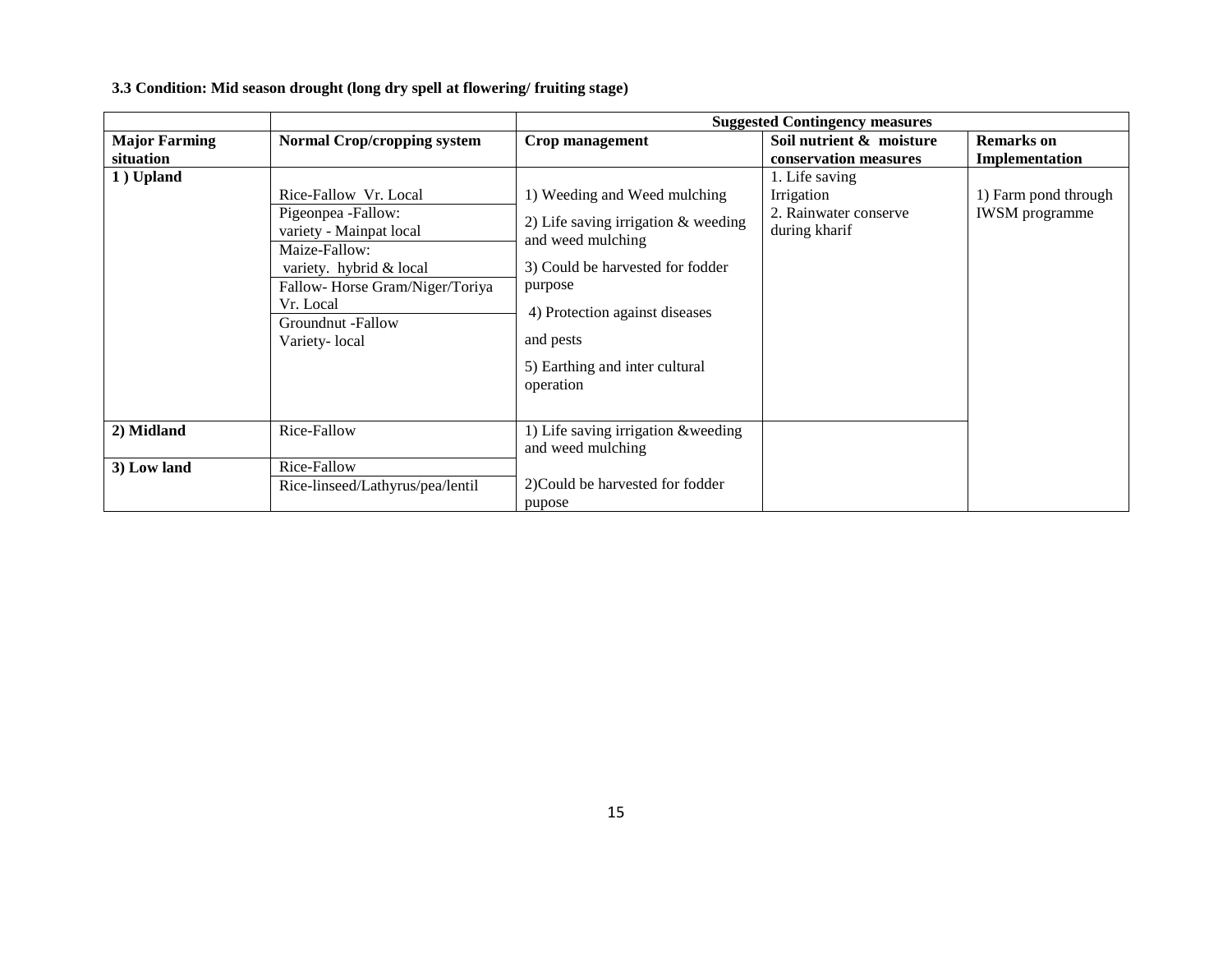| <b>Major Farming</b><br>situation                                         | <b>Normal Crop/cropping system</b>                                                                                                                                                                      | Crop management                                                              | <b>Rabi Crop planning</b>                                                                      | <b>Remarks</b> on<br>Implementation |
|---------------------------------------------------------------------------|---------------------------------------------------------------------------------------------------------------------------------------------------------------------------------------------------------|------------------------------------------------------------------------------|------------------------------------------------------------------------------------------------|-------------------------------------|
| 1) Upland<br>shallow red soils                                            | Rice-Fallow Vr. Local<br>Pigeonpea -Fallow:<br>variety - Mainpat local<br>Maize-Fallow:<br>variety. hybrid & local<br>Fallow-Horse Gram/Niger/Toriya<br>Vr. Local<br>Groundnut -Fallow<br>Variety-local | For precautionary measures use<br>early and medium variety                   | 1) Make a plan for Early<br>sowing of Ramtil<br>,Kulthi(Hourse gram),<br>Toria                 |                                     |
| 2) Midland<br><b>Yellow Red soil</b><br>3) Low land<br><b>Yellow soil</b> | Rice-Fallow<br>Rice-Wheat<br>Rice-linseed/Lathyrus/pea/lentil                                                                                                                                           | 1. Life saving Irrigation<br>2. Rainwater conserve during<br>kharif for rabi | 1) Make plan for Utera<br>cultivation of<br>linseed, Lathyrus, lentil,<br>Toria, Batri, Dhania |                                     |

### **3.4 Condition: Terminal drought (Early withdrawal of monsoon)**